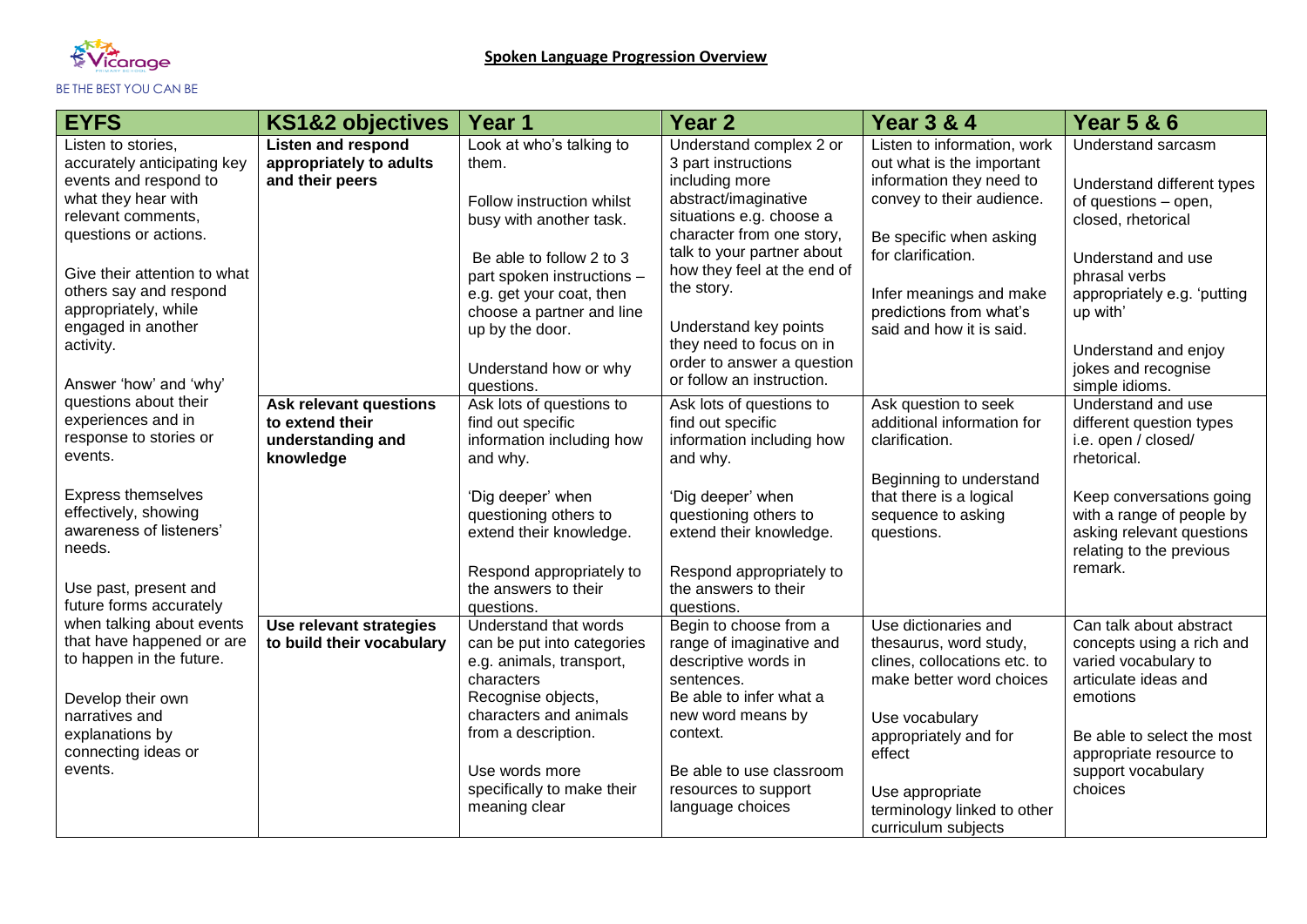| Children are confident to<br>speak in a familiar group,<br>will talk about their ideas. | <b>Articulate and justify</b><br>answers, arguments and<br>opinions                                                                                             | Show that they can use<br>language to reason and<br>persuade e.g. 'I<br>thinkbecause'                                                                     | Use more complicated<br>grammar including using<br>different ways to join<br>phrases to help explain<br>and justify ideas/events or<br>opinions e.g. because, so,<br>then.              | Can give answers to<br>questions that are<br>supported by justifiable<br>reasons<br>Can support own ideas<br>and opinions with<br>explanation                                                                  | Can sustain an argument<br>and follow a train of<br>thought, returning to main<br>ideas throughout the<br>course of the<br>conversation<br>Can present ideas /<br>opinions coherently,<br>supported with reasons                                                                                                                                                              |
|-----------------------------------------------------------------------------------------|-----------------------------------------------------------------------------------------------------------------------------------------------------------------|-----------------------------------------------------------------------------------------------------------------------------------------------------------|-----------------------------------------------------------------------------------------------------------------------------------------------------------------------------------------|----------------------------------------------------------------------------------------------------------------------------------------------------------------------------------------------------------------|-------------------------------------------------------------------------------------------------------------------------------------------------------------------------------------------------------------------------------------------------------------------------------------------------------------------------------------------------------------------------------|
|                                                                                         | <b>Give well-structured</b><br>descriptions,<br>explanations and<br>narratives for different<br>purposes, including for<br>expressing feelings.                 | List events with some<br>detail<br>Retell favourite stories<br>Describe events. These<br>may not always be joined<br>together or in the correct<br>order. | Describe their own<br>experiences in detail and<br>in the correct order.<br>Tell a story with important<br>key components in place.<br>Use conjunctions to link<br>their ideas together | Select appropriate detail<br>and chronology to include<br>in their descriptions,<br>explanations, narratives -<br>increasingly aware of the<br>need be concise or extend<br>answers based on the<br>situation. | Can talk about feelings,<br>thoughts and ideas with<br>some detail to make<br>meaning explicit<br>Can present information<br>clearly and in an<br>appropriate form to the<br>listener<br>Can plan and present<br>information verbally<br>selecting the appropriate<br>format and style to match<br>the purpose<br>Can sustain a longer<br>conversation about a<br>given topic |
|                                                                                         | <b>Maintain attention and</b><br>participate actively in<br>collaborative<br>conversations, staying<br>on topic and initiating<br>and responding to<br>comments | Start conversations with<br>other people and join in<br>with group conversations<br>listening and responding<br>to ideas expressed by<br>others.          | Take turns to talk, listen<br>and respond in two-way<br>conversations and groups.                                                                                                       | Vary the tone of their<br>voices to make story<br>telling exciting and come<br>to life.<br>Understand the interests<br>of the listener, e.g. 'guess<br>who I saw yesterday'                                    | Manage and organise<br>collaborative tasks with<br>little adult supervision.<br>Use appropriate<br>expression and tone for<br>the purpose and the<br>audience.<br>Can summarise another<br>person's contribution to a<br>discussion adding their<br>own interpretation /<br>opinion based on what has<br>been heard                                                           |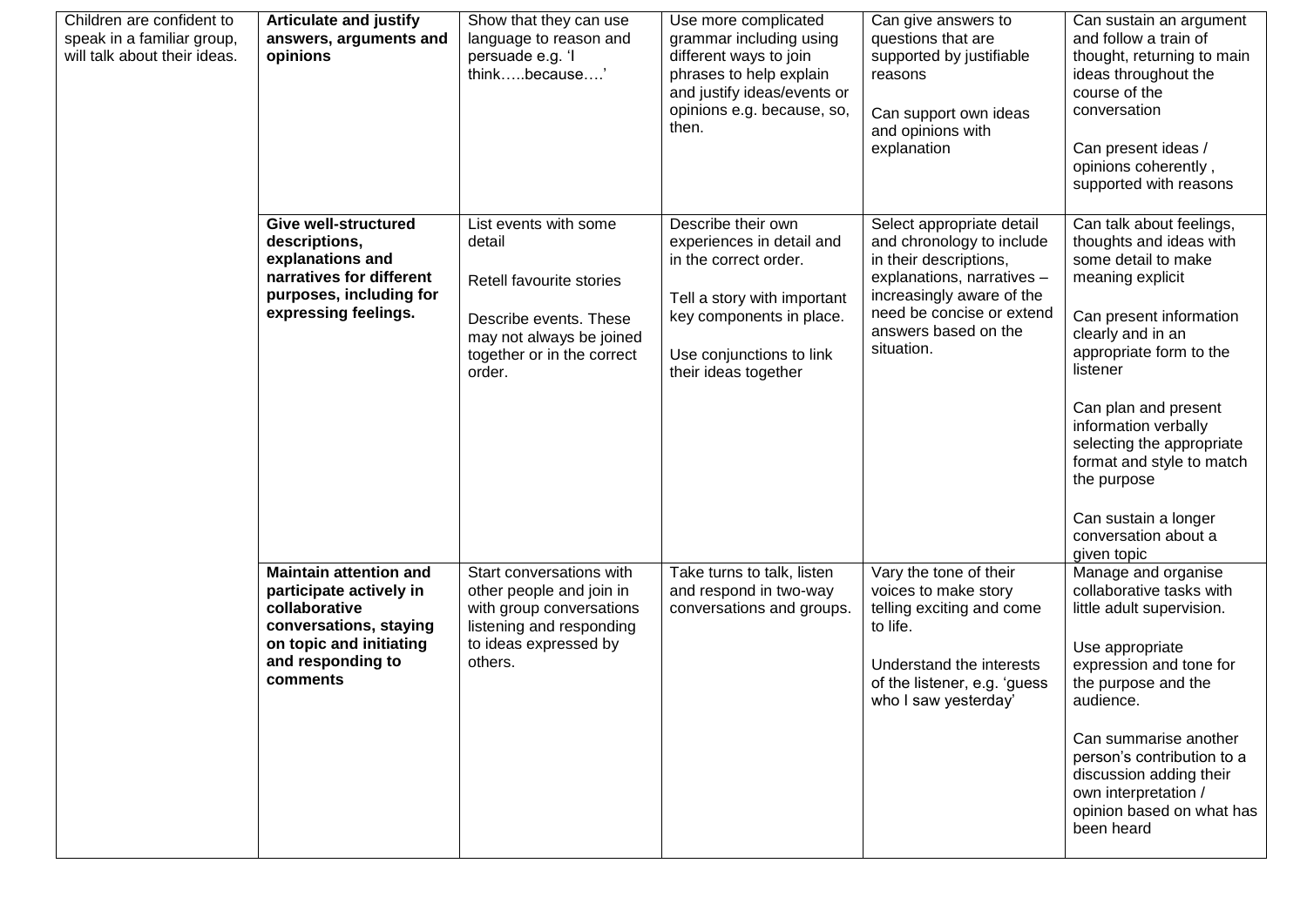| Use spoken language to<br>develop understanding<br>through speculating,<br>hypothesising,<br>imagining and exploring<br>ideas | Begin to offer ideas and<br>suggestions based on<br>what has been heard - for<br>example in response to<br>reading or watching an<br>experiment                           | Use language to<br>communicate a wider<br>range of concepts such as<br>ask, negotiate, give<br>opinions and discuss<br>feelings and ideas.                                                                                            | Develop ideas and expand<br>on these building on what<br>others say<br>Adapt these ideas in light<br>of new information                                                                                              | Offer ideas and support<br>these with reasoning. Be<br>prepared to change these<br>as new information comes<br>to light and make<br>reference back to original<br>thoughts providing either<br>further evidence to support<br>ideas or reasons for the<br>change of focus                                                                                                                        |
|-------------------------------------------------------------------------------------------------------------------------------|---------------------------------------------------------------------------------------------------------------------------------------------------------------------------|---------------------------------------------------------------------------------------------------------------------------------------------------------------------------------------------------------------------------------------|----------------------------------------------------------------------------------------------------------------------------------------------------------------------------------------------------------------------|--------------------------------------------------------------------------------------------------------------------------------------------------------------------------------------------------------------------------------------------------------------------------------------------------------------------------------------------------------------------------------------------------|
| Speak audibly and<br>fluently with an<br>increasing command of<br><b>Standard English.</b>                                    | Produce speech that is<br>clear and easy to<br>understand, though may<br>have some immaturities<br>e.g. pronunciation of<br>certain sounds and some<br>grammatical errors | Use speech that is usually<br>clear and easily<br>understood by others.<br>Have a growing<br>awareness of<br>grammatically accurate<br>Standard English.                                                                              | Use grammatically<br>accurate standard English<br>Recognise the difference<br>between formal and<br>informal language.                                                                                               | Can articulate thoughts<br>clearly when presenting to<br>a range of audiences<br>Can adopt a formal /<br>informal tone as<br>appropriate to the situation                                                                                                                                                                                                                                        |
| Participate in<br>discussions,<br>presentations,<br>performances, role play,<br>improvisations and<br>debates.                | Join in and organise role<br>play with friends.<br>Play cooperatively and<br>pretend to be someone<br>else talking.<br>Re-tell favourite stories.                         | Use an imaginative range<br>of descriptive words when<br>engaged in role play.<br>Use speech that is<br>consistently clear and<br>easy to understand when<br>presenting to others                                                     | Speak clearly, fluently and<br>accurately in a range of<br>collaborative situations<br>offering relevant<br>contributions to the task<br>Vary their tone of voice to<br>make role play/information<br>more exciting. | Can present information in<br>a variety of ways to a<br>range of audiences<br>Take an active role in<br>discussions - taking on<br>specific roles and taking<br>responsibility to ensure<br>that a discussion remains<br>focused<br>Perform to wider<br>audiences combining<br>words, gestures and<br>movement<br>Participate in debates,<br>following appropriate<br>etiquette, and conventions |
| Gain, maintain and<br>monitor the interest of<br>the listener(s).                                                             |                                                                                                                                                                           | Take turns to talk, listen<br>and respond in two-way<br>conversations and groups<br>Organise thoughts into<br>sentences before<br>expressing them<br>Give details that they<br>know are important and<br>will influence the listener. | Add detail or leave<br>information out according<br>to how much is already<br>known by the listener.<br>Understand the interests<br>of the listener and respond<br>appropriately.                                    | Be aware of the listener<br>and adapt talk to maintain<br>the listener's interest<br>Express and explain<br>relevant ideas with some<br>elaboration to make<br>meaning explicit                                                                                                                                                                                                                  |